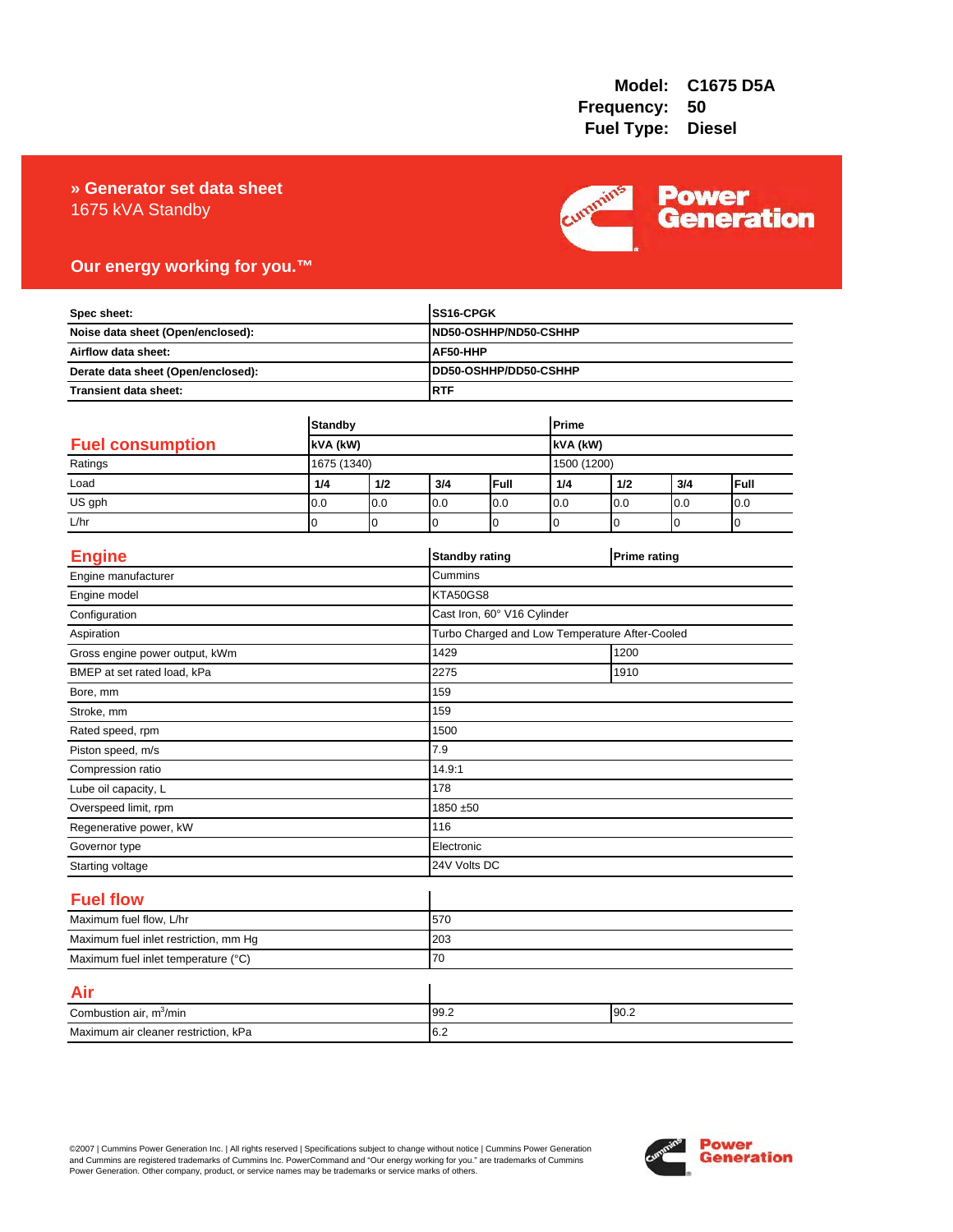| Exhaust                                   | <b>Standby rating</b> | <b>Prime rating</b> |
|-------------------------------------------|-----------------------|---------------------|
| Exhaust gas flow at set rated load, m/min | 26'                   | 231                 |
| Exhaust gas temperature, C                | 510                   | 485                 |
| Maximum exhaust back pressure, kPa        | 6.7                   |                     |

 $\overline{\phantom{a}}$ 

### **Standard set-mounted radiator cooling**

| Ambient design, C                                 | 40             |  |
|---------------------------------------------------|----------------|--|
| Fan load, KW <sub>m</sub>                         | 29.7           |  |
| Coolant capacity (with radiator), L               | 310            |  |
| Cooling system air flow, m3/min @ 12.7mmH2O       | 21.7           |  |
| Total heat rejection, BTU/min                     | 42210<br>52430 |  |
| Maximum cooling air flow static restriction mmH2O | 0.12           |  |

# **Open set derating factors kVA (kW)**

Note: Standard open genset options running at 400V, 150m above sea level. For enclosed product derates, please refer to datasheet - DD50- CSHHP.

|                     | $27^{\circ}$ C | $40^{\circ}$ C | 45°C       | $50^{\circ}$ C  | 55°C       |  |
|---------------------|----------------|----------------|------------|-----------------|------------|--|
| <b>Standby</b>      | 1675 (1340)    | <b>RTF</b>     | <b>RTF</b> | <b>RTF</b>      | <b>RTF</b> |  |
| Prime               | 1500 (1200)    | <b>RTF</b>     | <b>RTF</b> | <b>RTF</b>      | <b>RTF</b> |  |
| <b>Weights*</b>     |                |                | Open       | <b>Enclosed</b> |            |  |
| Unit dry weight kgs |                |                | 10324      | <b>RTF</b>      |            |  |
| Unit wet weight kgs |                |                | 10626      | <b>RTF</b>      |            |  |

\* Weights represent a set with standard features. See outline drawing for weights of other configurations

| <b>Dimensions</b>                | Length      | Width      | <b>Height</b> |
|----------------------------------|-------------|------------|---------------|
| Standard open set dimensions     | 5690        | 2033       | 2330          |
| Enclosed set standard dimensions | <b>IRTF</b> | <b>RTF</b> | <b>IRTF</b>   |

# **Genset outline**

#### **Open set**



#### **Enclosed set**



Outlines are for illustrative purposes only. Please refer to the genset outline drawing for an exact representation of this model.

©2007 | Cummins Power Generation Inc. | All rights reserved | Specifications subject to change without notice | Cummins Power Generation and Cummins are registered trademarks of Cummins Inc. PowerCommand and "Our energy working for you." are trademarks of Cummins<br>Power Generation. Other company, product, or service names may be trademarks or service marks o